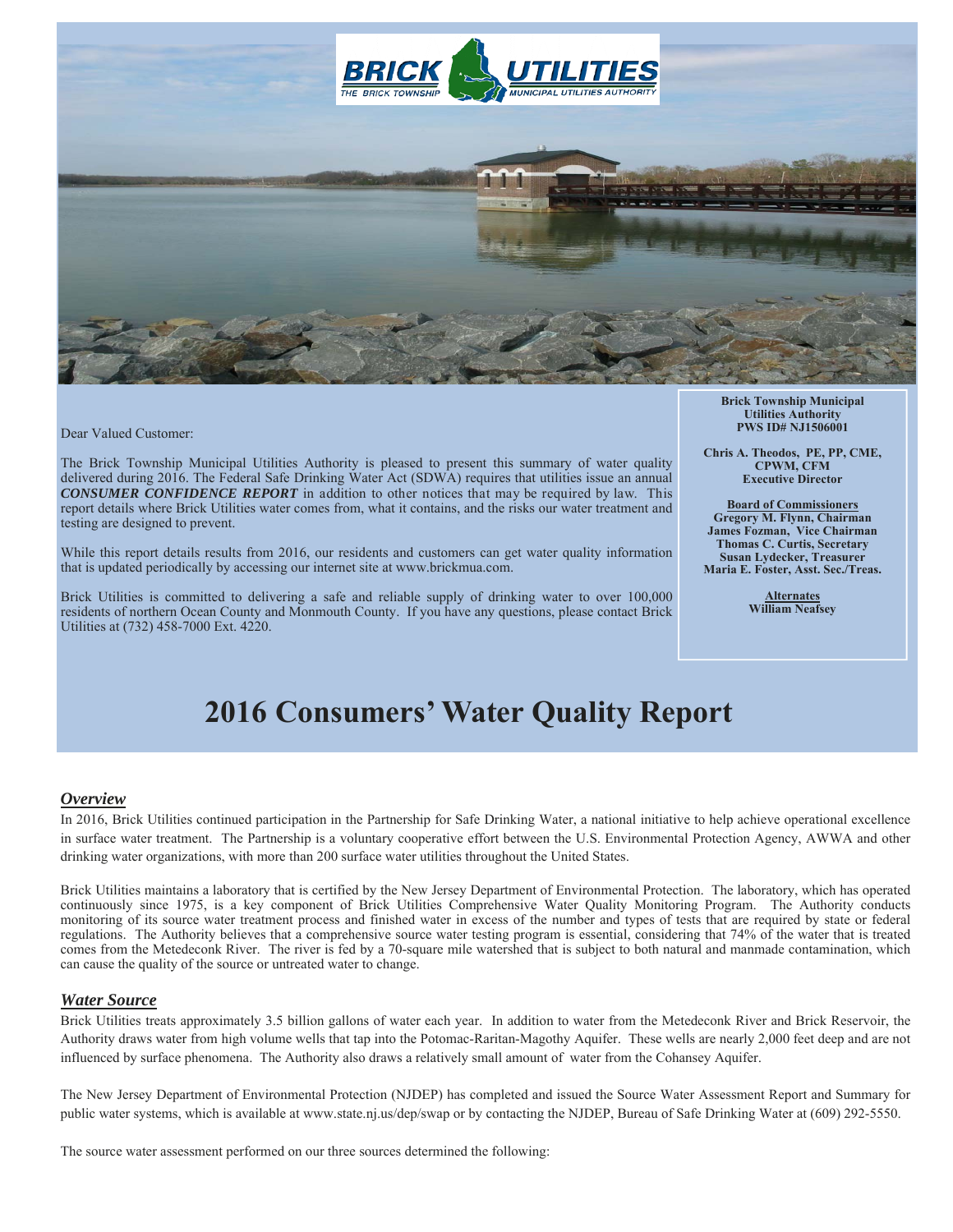|                              |   | Pathogens |   |   | <b>Nutrients</b> |   |   | <b>Pesticides</b> |   |   | <b>Volatile</b><br>Organic<br>Compounds |   |             | <b>Inorganics</b> |   |   | Radio-<br>nuclides |   |   | Radon |   |   | <b>DistaSection</b><br><b>Byproduct</b><br><b>Precursors</b> |  |
|------------------------------|---|-----------|---|---|------------------|---|---|-------------------|---|---|-----------------------------------------|---|-------------|-------------------|---|---|--------------------|---|---|-------|---|---|--------------------------------------------------------------|--|
| Sources                      | H | M         | L | H | M                | L | H | M                 | L | H | M                                       | L | $\mathbf H$ | M                 | L | H | M                  | L | H | M     | ┻ | H | M                                                            |  |
| Wells - 11                   |   | o         | 5 | Ħ |                  | 4 |   |                   | 4 |   |                                         |   | ×           |                   | А | ы | 4                  |   |   |       | Δ |   | 4                                                            |  |
| $GUDI - 2$                   | 2 |           |   | ◠ |                  |   |   |                   |   | L |                                         |   | 2           |                   |   | 2 |                    |   |   | 2     |   | 2 |                                                              |  |
| Surface water<br>intakes - 1 |   |           |   |   |                  |   |   |                   |   |   |                                         |   |             |                   |   |   |                    |   |   |       |   |   |                                                              |  |

# Susceptibility Ratings for Brick Township MUA Sources

The table provides ratings of high (H), medium (M) or low (L) for each contaminant category. If a system is rated highly susceptible for a contaminant category, it does not mean a customer is or will be consuming contaminated drinking water. The rating reflects the *potential* for contamination of source water, not the existence of contamination. Public water systems are required to monitor for regulated contaminants and to install treatment if any contaminants are detected at frequencies and concentrations above allowable levels. NJDEP found the following potential contaminant sources within the source assessment areas for our sources: underground storage tanks, known contaminated sites, cemeteries, discharge to ground/surface water permits, storm sewer permits, landfills. If you have questions regarding the Source Water Assessment Report or Summary please contact the Bureau of Safe Drinking Water at swap@dep.state.nj.us or call (609) 292-5550.

# *Explanation of Violations*

There were no violations.

# *Variances/Exemptions*

This water system was given a waiver by the NJDEP for exemption from monitoring for synthetic organic compounds (SOCs). SOCs include substances like pesticides, herbicides, and plasticizers. The waiver was given after the NJDEP performed extensive analyses on the Metedeconk River.

# *Unregulated Contaminants*

The U.S. Environmental Protection Agency (EPA) is working to resolve several scientific issues that will allow it to set cryptosporidium safety standards. The Authority's testing performed in 2016 exhibited no detectable presence of cryptosporidium on any occasion. No precaution about the drinking water is currently needed for the general public. The Authority's water undergoes extensive treatment to include coagulation, sedimentation, and filtration. Cryptosporidium is effectively removed by filtration, consequently no finished water delivered by Brick Utilities has ever shown any presence of cryptosporidium.

#### **Key To Table (following page)**

*AL* = Action Level *TT* = Treatment Technique *ND* = None Detected *N/A* = Not Applicable

*MCL* = Maximum Contaminant Level *MCLG* = Maximum Contaminant Level Goal *NTU* = Nephelometric Turbidity Units *MRDL* = Maximum Residual Disinfectant Level  $pCi/l =$  picocuries per liter (a measure of radioactivity) *ppm* = parts per million, or milligrams per liter (mg/l) *ppb* = parts per billion, or micrograms per liter (ug/l) *MRDLG*= Maximum Residual Disinfectant Level Goal LRAA = Locational Running Annual Average

#### **Some people may be more**

**vulnerable to contaminants in drinking water than the general population. Immuno-compromised persons such as persons with cancer undergoing chemotherapy, persons who have undergone transplants, people with HIV/AIDS or other immune system disorders, some elderly, and infants may be particularly at risk from infection. These individuals should seek advice about drinking water from their health care providers. EPA/CDC guidelines on appropriate means to lessen the risk of infection by cryptosporidium are available from the Safe Drinking Water Hotline (800) 426-4791.**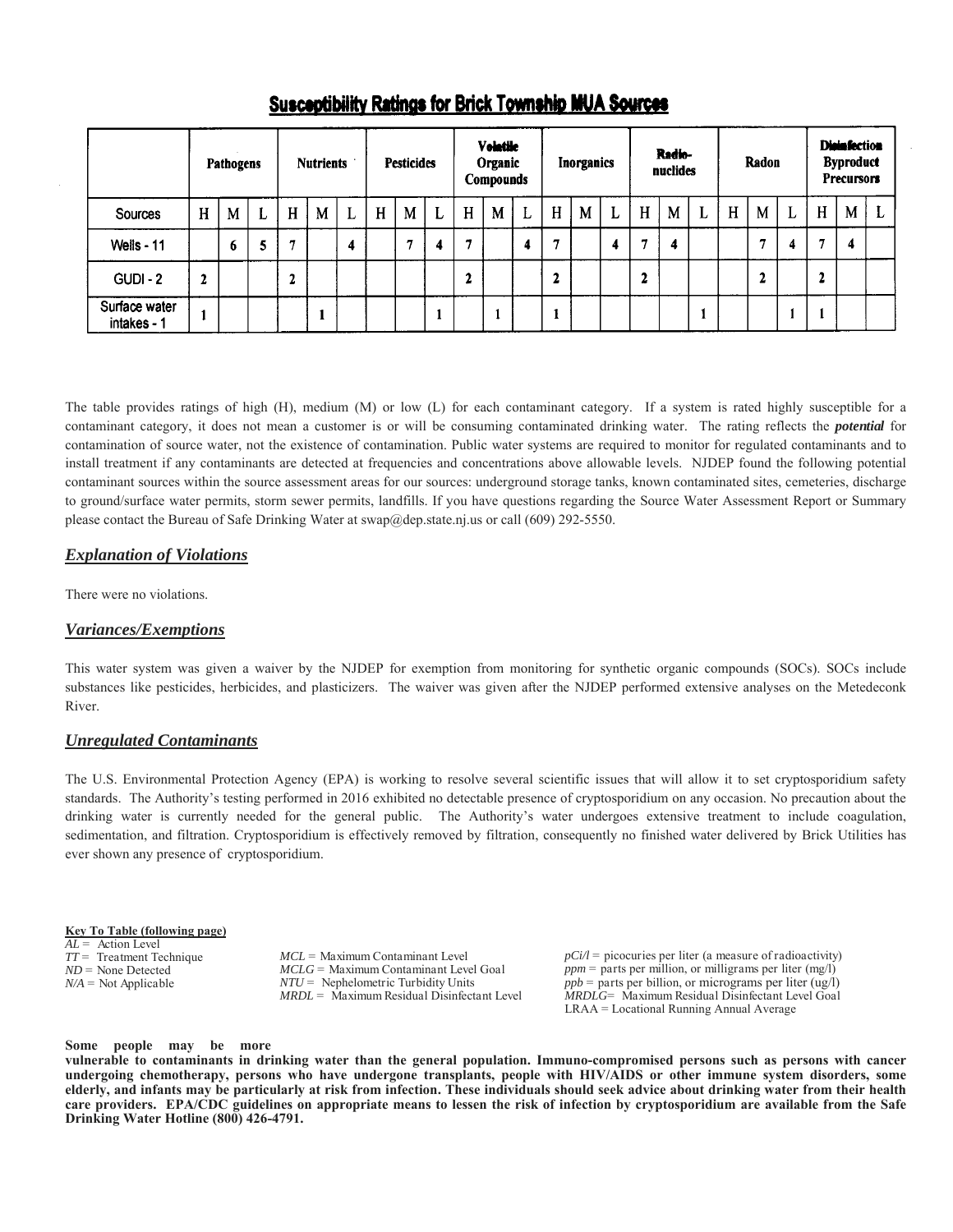| 2016 WATER QUALITY REPORT - BRICK TOWNSHIP MUA - PWSID# NJ1506001 |                       |                                                  |                                    |             |                                          |                                                                                                                                                                                                         |  |  |  |  |  |
|-------------------------------------------------------------------|-----------------------|--------------------------------------------------|------------------------------------|-------------|------------------------------------------|---------------------------------------------------------------------------------------------------------------------------------------------------------------------------------------------------------|--|--|--|--|--|
| Contaminant                                                       | Viola-<br>tion<br>Y/N | <b>Brick Twp</b><br><b>MUA</b>                   | Unit<br>Measurement                | <b>MCLG</b> |                                          | <b>Major sources in Drinking Water</b>                                                                                                                                                                  |  |  |  |  |  |
|                                                                   |                       | MICROBIOLOGICAL CONTAMINANTS                     |                                    |             |                                          |                                                                                                                                                                                                         |  |  |  |  |  |
| <b>Total Coliform</b>                                             | N                     | 0%                                               | % Samples                          | 0           | 5% of monthly<br>samples are<br>positive | Naturally present in the environment.                                                                                                                                                                   |  |  |  |  |  |
| Turbidity (1)                                                     | N                     | 0.05 Avg.<br>0.26 Max<br>100 % samples < 0.3 NTU | <b>NTU</b>                         | N/A         | 95% samples <<br>0.3 NTU TT              | Soil runoff. Turbidity is a measure of cloudiness in<br>the water. We monitor it because it is a good indica-<br>tor of water quality. High turbidity can hinder the<br>effectiveness of disinfectants. |  |  |  |  |  |
|                                                                   |                       | <b>INORGANIC CONTAMINANTS</b>                    |                                    |             |                                          |                                                                                                                                                                                                         |  |  |  |  |  |
| <b>Barium</b>                                                     | N                     | $0.06$ Max<br>range: 0.02-0.06                   | ppm                                | 2           | $\overline{2}$                           | Discharge of drilling wastes; discharge from metal<br>refineries; erosion of natural deposits.                                                                                                          |  |  |  |  |  |
| Cadmium                                                           | N                     | 2.88 Max<br>range: ND-2.88                       | ppb                                | 5           | 5                                        | Corrosion of galvanized pipes; Erosion of natural<br>deposits; Discharge from metal refineries; Runoff<br>from waste batteries and paints.                                                              |  |  |  |  |  |
| Chromium                                                          | N                     | 1.08 Max<br>range: ND-1.08                       | ppb                                | 100         | 100                                      | Discharge from steel and pulp mills; Erosion of<br>natural deposits.                                                                                                                                    |  |  |  |  |  |
| Copper (2)                                                        | N                     | 90th percentile: 0.05<br>$0$ sites $>$ AL        | ppm                                | 1.3         | $AL=1.3$                                 | Corrosion of household plumbing systems; erosion<br>of natural deposits.                                                                                                                                |  |  |  |  |  |
| Fluoride                                                          | N                     | $0.05$ Max<br>range: (0.02-0.05)                 | ppm                                | 4           | 4                                        | Erosion of natural deposits; water additive which<br>promotes strong teeth; discharge from fertilizer and<br>aluminum factories.                                                                        |  |  |  |  |  |
| Lead $(2)$                                                        | N                     | 90th percentile: 4.72<br>$2$ sites $>$ AL        | ppb                                | 0           | $AL=15$                                  | Corrosion of household plumbing systems; erosion<br>of natural deposits.                                                                                                                                |  |  |  |  |  |
| Nitrate (as Nitrogen)                                             | N                     | 0.82 Max<br>range: ND-0.82                       | ppm                                | 10          | 10                                       | Runoff from fertilizer use; leaching from septic<br>tanks, sewage; erosion of natural deposits.                                                                                                         |  |  |  |  |  |
| Selenium                                                          | N                     | 0.88 Max<br>range: ND-0.88                       | ppb                                | 50          | 50                                       | Discharge from petroleum and metal refineries;<br>Erosion of natural deposits; Discharge from mines.                                                                                                    |  |  |  |  |  |
| Thallium                                                          | N                     | 1.92 Max<br>range: ND-1.92                       | ppb                                | 0.5         | $\overline{2}$                           | Leaching from one-processing sites; Discharge from<br>Electronics, glass, and drug factories.                                                                                                           |  |  |  |  |  |
|                                                                   |                       | DISINFECTANTS AND DISINFECTION BY-PRODUCTS       |                                    |             |                                          |                                                                                                                                                                                                         |  |  |  |  |  |
| <b>TTHM</b> (total<br>trihalomethanes)                            | N                     | STAGE2 highest LRAA 50.3<br>range: 22.0-53.6     | ppb                                | N/A         | 80                                       | By-product of drinking water disinfection.                                                                                                                                                              |  |  |  |  |  |
| HAA5 (Haloacetic<br>Acids)                                        | N                     | STAGE2 highest LRAA 31.1<br>range: 11.7-30.3     | ppb                                | N/A         | 60                                       | By-product of drinking water disinfection.                                                                                                                                                              |  |  |  |  |  |
| Chloramine                                                        | N                     | highest annual avg: 1.27<br>range: 0.08-1.83     | 4<br>4<br>ppm<br>(MRDLG)<br>(MRDL) |             |                                          | Water additive used to control microbes.                                                                                                                                                                |  |  |  |  |  |
|                                                                   |                       | RADIOLOGICAL CONTAMINANTS (3)                    |                                    |             |                                          |                                                                                                                                                                                                         |  |  |  |  |  |
| <b>Combined Radium</b>                                            | N                     | 1.03                                             | pCi/L                              | 0           | 5                                        | Erosion of natural deposits.                                                                                                                                                                            |  |  |  |  |  |

1. Turbidity is a measure of the cloudiness of water and is a good indicator of the effectiveness of the filtration system.

2. Lead and copper were tested in 2016, in accordance with permit requirements.

3. The State allows us to monitor for some contaminants less than once per year because the concentrations of these contaminants do not change frequently. This data, though representative, is more than one year old. Radiological monitoring was conducted by Brick Township MUA in 2014, in accordance with permit requirements.